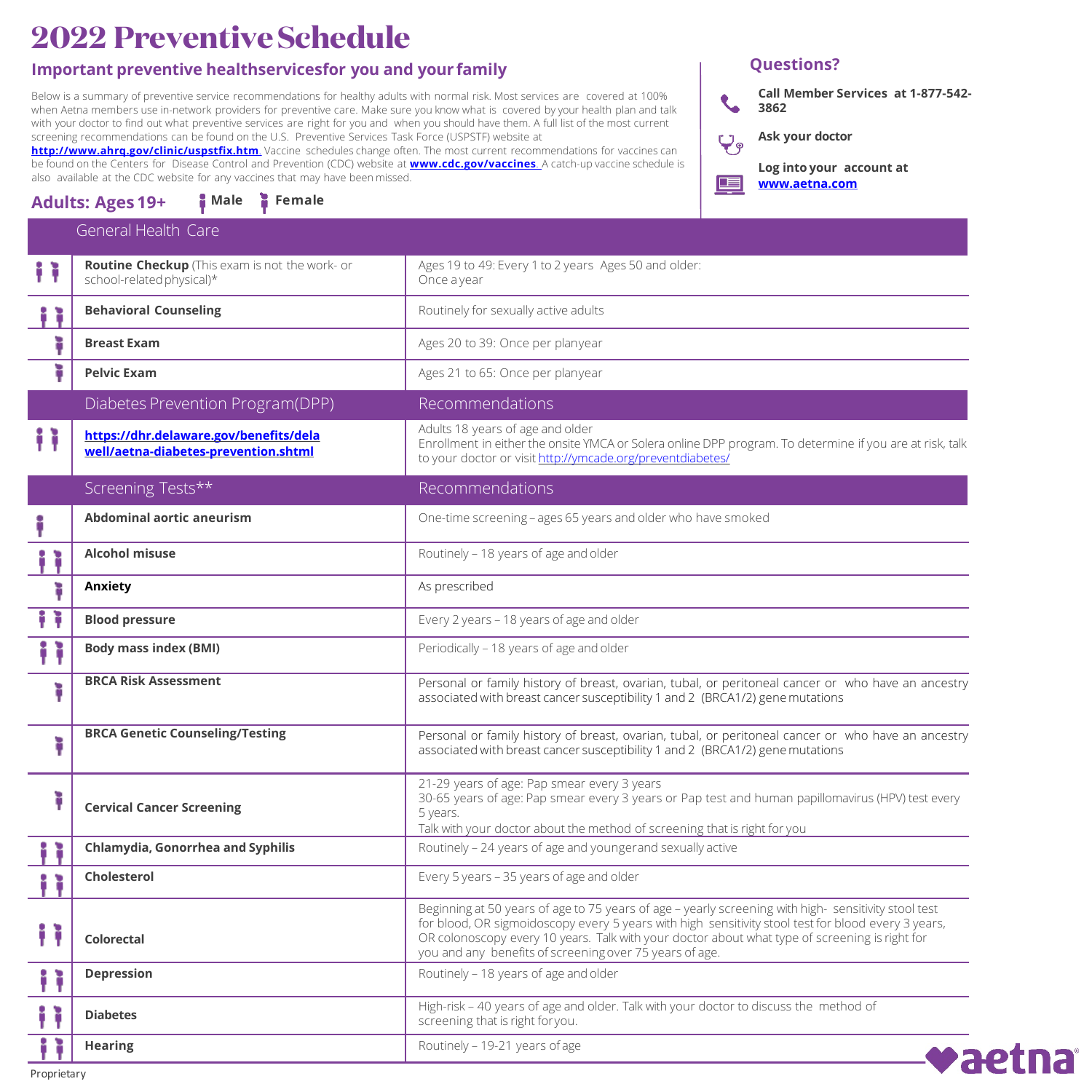|        | <b>Hepatitis B (HBV)</b>               | High-risk                                                                                                                                                      |
|--------|----------------------------------------|----------------------------------------------------------------------------------------------------------------------------------------------------------------|
|        | <b>Hepatitis C (HCV)</b>               | 18-79 years of age                                                                                                                                             |
|        | Human immunodeficiency virus (HIV)     | Once - 15-65 years of age. Talk with your doctor about when screening<br>should be repeated.                                                                   |
| D      | Intimate partner violence              | Routinely - women of childbearing age                                                                                                                          |
|        | <b>Latent Tuberculosis</b>             | High-risk                                                                                                                                                      |
|        | <b>Lung Cancer</b>                     | Annually - 50-80 years of age who have a 30 pack-per year smoking history<br>and currently smoke or have quit within the past 15 years                         |
| ì      | Mammogram <sup>1</sup> 2D/3D           | Annually - 40 years of age and older<br>Baseline Mammogram - between ages 35-39                                                                                |
| ì      | Osteoporosis                           | 65 years of age and older                                                                                                                                      |
|        | Prostate                               | Talk to your health care provider to determine if a prostate screening is<br>recommended                                                                       |
|        | <b>Tobacco use</b>                     | Routinely - 18 years of age and older                                                                                                                          |
|        | <b>Unhealthy Drug Use</b>              | Routinely - 18 years of age and older                                                                                                                          |
|        | Vaccines*                              | Recommendations                                                                                                                                                |
|        | <b>Hepatitis A</b>                     | 2-3 doses - at risk or per doctor's advice                                                                                                                     |
|        | <b>Hepatitis B</b>                     | 3 doses - at risk or per doctor's advice                                                                                                                       |
|        | Human papillomavirus (HPV)             | One 3-dose series-19-45 years ofage                                                                                                                            |
|        | Influenza                              | Every flu season                                                                                                                                               |
| i      | Measles-mumps-rubella (MMR)            | 1 or 2 doses                                                                                                                                                   |
|        | Pneumonia                              | 1-2 doses per lifetime - high-risk or 65 years ofage and older                                                                                                 |
| i<br>ì | Tetanus-diphtheria-pertussis (Td/Tdap) | 1 dose Tdap, then Td every 10 years - 19 years of age and older                                                                                                |
| î.     | Varicella (chicken pox)                | One 2-dose series - adults with no history of chickenpox                                                                                                       |
| î.     | Zostavax (ZVL)                         | 1 dose - 60 years of age and older                                                                                                                             |
| Ħ      | <b>Shingrix (RZV)</b>                  | 2 doses - 50 years of age and older<br>2 doses - 19 years of age and older who are or will be immunodeficient or<br>immunosuppressed due to disease or therapy |
|        | Perinatal Screening Tests**            | Recommendations                                                                                                                                                |
|        | <b>Bacteriuria</b>                     | Urine culture - 12-16 weeks gestation or first prenatal visit, whichever isfirst                                                                               |
| ì      | <b>Breastfeeding</b>                   | During and after pregnancy - breastfeeding counseling                                                                                                          |
| ì      | <b>Gestational diabetes</b>            | During pregnancy - after 24 weeks and postpartum                                                                                                               |
| ì      | <b>Depression &amp; Anxiety</b>        | During pregnancy and postpartum                                                                                                                                |
| ì      | <b>Hepatitis B virus (HBV)</b>         | First prenatal visit                                                                                                                                           |

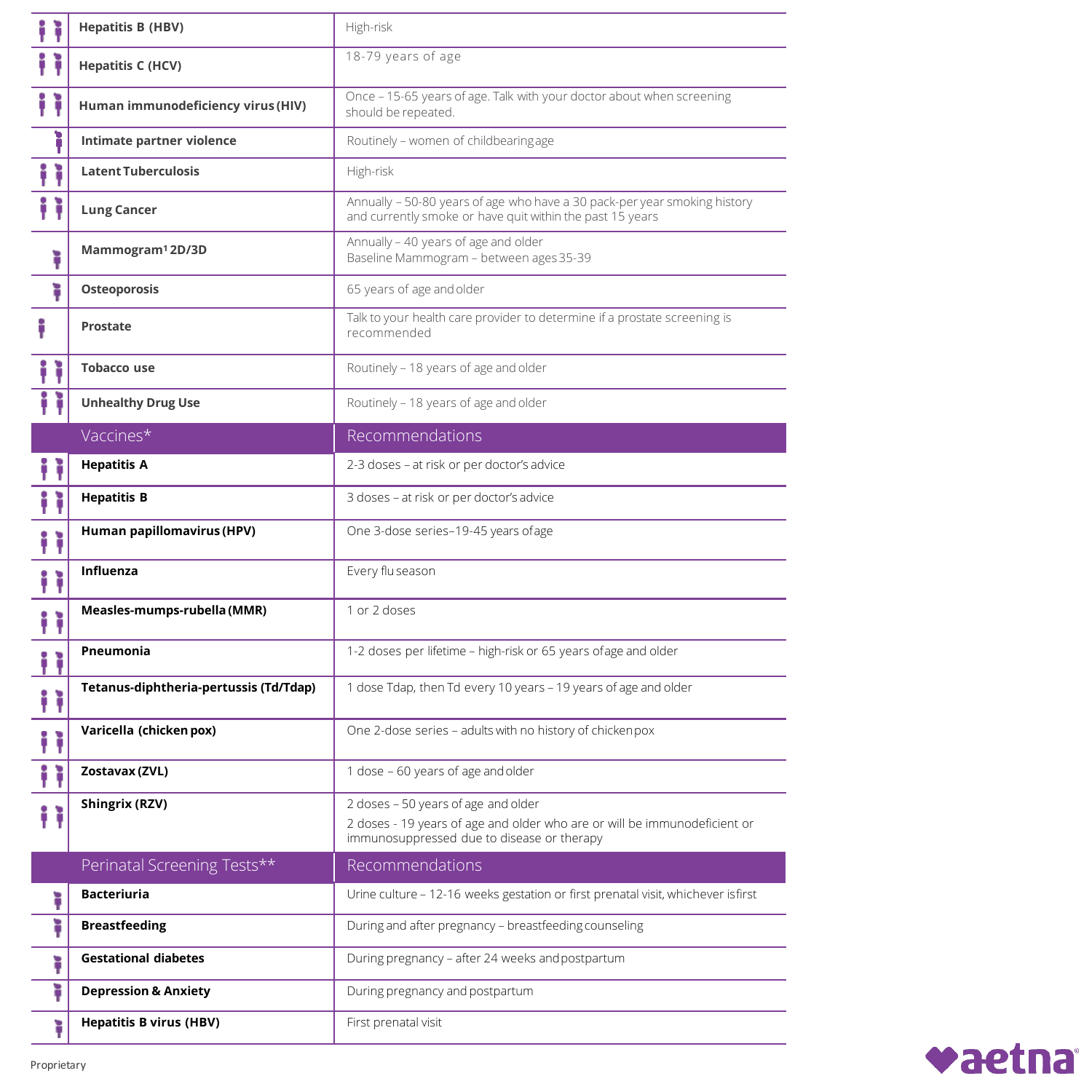| Human immunodeficiency virus (HIV)                                | During pregnancy                                                                                                                                                   |
|-------------------------------------------------------------------|--------------------------------------------------------------------------------------------------------------------------------------------------------------------|
| Iron deficiency anemia                                            | During pregnancy                                                                                                                                                   |
| <b>Nutritional counseling</b>                                     | During pregnancy                                                                                                                                                   |
| Rh (D) antibody                                                   | First prenatal visit - repeat at 24-28 weeks gestation for all unsensitized Rh (D)-<br>negative women, unless the biological father is known to be Rh (D)-negative |
| <b>Syphilis</b>                                                   | During pregnancy                                                                                                                                                   |
| Tobacco use                                                       | During pregnancy – pregnancy-tailored counseling for those who smoke                                                                                               |
| Perinatal Vaccines**                                              | Recommendations                                                                                                                                                    |
| Tetanus-diphtheria-pertussis (Tdap)                               | 1 dose - during each pregnancy                                                                                                                                     |
| Women's Health Recommendation                                     |                                                                                                                                                                    |
| <b>Well Woman Visit</b>                                           | Annually                                                                                                                                                           |
| <b>Contraceptive Counseling</b>                                   | 2 visits per plan year                                                                                                                                             |
| <b>Contraceptive Devices &amp; Injectables</b><br>(Birth control) | All women planning or capable of pregnancy                                                                                                                         |

\* The vaccine recommendations are based on the Centers for Disease Control and Prevention (CDC)found online a<u>t **http://www.cdc.gov/vaccines/schedules/**</u> as of February 11,2015.<br>\*\*This information is a summary of perinatal

The material has been prepared for your general information only. Itdoes not warrant or guarantee, and shall not be liable for any deficiencies in, theinformation contained herein, or for theaccuracy or appropriateness of *careappropriate for your needs.*

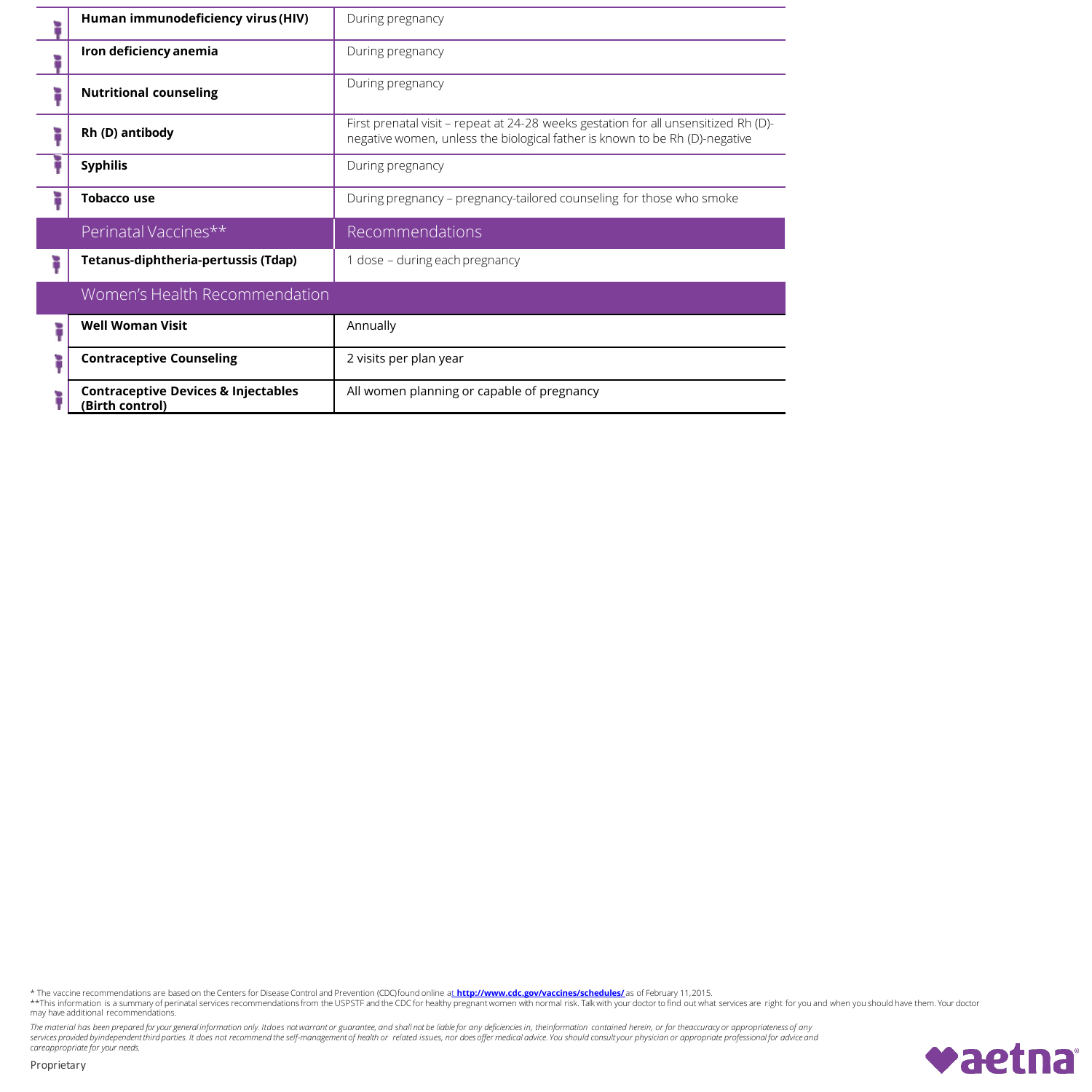# **2022 PreventiveSchedule**

### **Important preventive health services for your child**

Below is a summary of preventive service recommendations for healthy childrenwith normal risk. Talk with your doctor to find out what preventive services are right for your children and when they should have them. A full listof the most current screening recommendations can be found on the U.S. Preventive Services Task Force (USPSTF) website at **<http://www.ahrq.gov/clinic/uspstfix.htm>**. Vaccine schedules change often. The most current recommendations for vaccines can be found on the Centers for Disease Control and Prevention (CDC) website at**[www.cdc.gov/vaccines](http://www.cdc.gov/vaccines)**. A catch-up vaccine schedule is also available atthe CDC website for children who have fallen behind or startedlate.

#### **Questions?**

**Call Member Services at 1-877-542-3862**

**Ask your doctor**

**Log into your account**  囯 **at [www.aetna.com](http://www.aetna.com/)**

# **Children: Birth to Age 6**

| ັ                                                                                   |              |           |                        |                        |           |           |     |                        |                        |           |     |                         |           |           |                          |
|-------------------------------------------------------------------------------------|--------------|-----------|------------------------|------------------------|-----------|-----------|-----|------------------------|------------------------|-----------|-----|-------------------------|-----------|-----------|--------------------------|
| General Health Care                                                                 | <b>Birth</b> | 1M        | 2M                     | 4M                     | 6M        | <b>9M</b> | 12M | 15M                    | 18M                    | 24M       | 30M | 3Y                      | 4Y        | 5Y        | <b>6Y</b>                |
| Oral health assessment                                                              |              |           |                        |                        |           |           |     |                        |                        |           |     |                         |           |           |                          |
| Psychosocial/Behavioral<br>assessment                                               |              |           |                        |                        |           |           |     |                        |                        |           |     |                         |           |           |                          |
| Routine Checkup (This exam<br>is not the preschool- or<br>daycare-related physical) | $\bullet$    | $\bullet$ | $\bullet$              | $\bullet$              |           |           | O)  | $\bullet$              |                        | $\bullet$ |     | $\bullet$               | $\bullet$ | $\bullet$ | $\blacksquare$           |
| Screening Tests*                                                                    |              |           |                        |                        |           |           |     |                        |                        |           |     |                         |           |           |                          |
| <b>Bilirubin</b>                                                                    | $\bullet$    |           |                        |                        |           |           |     |                        |                        |           |     |                         |           |           |                          |
| <b>Body mass index (BMI)</b>                                                        |              |           |                        |                        |           |           |     |                        |                        |           |     |                         |           |           |                          |
| Hearing                                                                             | $\bullet$    |           |                        |                        |           |           |     |                        |                        |           |     |                         | $\bullet$ | $\bullet$ | $\bullet$                |
| Lead                                                                                |              |           |                        |                        |           |           | ۰   |                        |                        | $\bullet$ |     | $\bullet$               | $\bullet$ | $\bullet$ |                          |
| Phenylketonuria (PKU),<br>sickle cell disease,<br>hypothyroidism                    | $\bullet$    |           |                        |                        |           |           |     |                        |                        |           |     |                         |           |           |                          |
| Vision                                                                              |              |           |                        |                        |           |           |     |                        |                        |           |     | Once - 3-5 years of age |           |           |                          |
| Vaccines**                                                                          |              |           |                        |                        |           |           |     |                        |                        |           |     |                         |           |           |                          |
| Chicken pox (varicella)                                                             |              |           |                        |                        |           |           | ۰   | $\bullet$              |                        |           |     |                         | $\bullet$ | $\bullet$ | $\overline{\mathcal{L}}$ |
| Diphtheria-tetanus-<br>pertussis (DTap)                                             |              |           | Dose<br>-1             | Dose<br>$\overline{2}$ | Dose<br>3 |           |     |                        | Dose<br>$\overline{4}$ |           |     |                         |           | Dose<br>5 |                          |
| H. Influenzae type b (Hib)                                                          |              |           | Dose<br>$\overline{1}$ | Dose<br>$\overline{2}$ | Dose<br>3 |           |     | Dose<br>$\overline{4}$ |                        |           |     |                         |           |           |                          |

\*The preventive health screenings arebasedontherecommendations oftheU.S.PreventiveServiceTaskForce(USPSTF)found onlineat **<http://www.uspreventiveservicestaskforce.org/Page/Name/recommendations>** as of February 11, 2015.

\*\*The vaccine recommendations are based on the Centers of Disease Control and Prevention (CDC) found online at **<http://www.cdc.gov/vaccines/schedules/>** as of February 11, 2015.<br>The material has been prepared for your gener

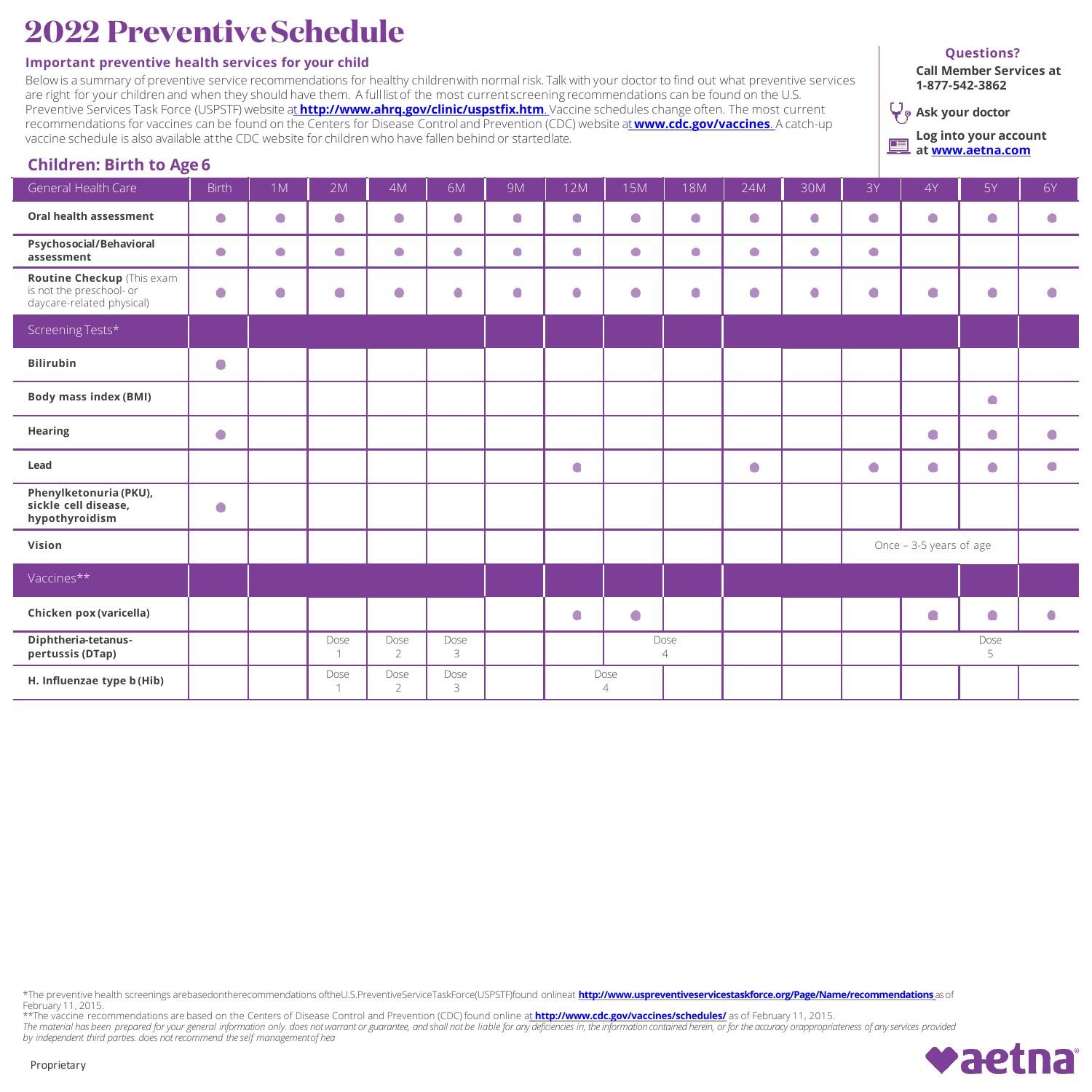## **Children: Birth to Age6**

| Vaccines**                      | <b>Birth</b> | 1M | 2M   | 4M                     | 6M                                                                      | 9 <sub>M</sub> | 12M  | 15M | 18M | 24M | 30M | 3Y | 4Y | 5Y   | 6Y |  |
|---------------------------------|--------------|----|------|------------------------|-------------------------------------------------------------------------|----------------|------|-----|-----|-----|-----|----|----|------|----|--|
| <b>Hepatitis A</b>              |              |    |      |                        | Dose 1 - between 12-23 months of age;<br>Dose $2 - 6 - 18$ months later |                |      |     |     |     |     |    |    |      |    |  |
| <b>Hepatitis B</b>              | Dose         |    | Dose | Dose<br>$\bigcap$      | Dose                                                                    |                |      |     |     |     |     |    |    |      |    |  |
| Inactivated polio (IPV)         |              |    | Dose | Dose<br>$\sim$<br>∠    |                                                                         |                | Dose |     |     |     |     |    |    | Dose |    |  |
| Influenza                       |              |    |      |                        | Every flu season                                                        |                |      |     |     |     |     |    |    |      |    |  |
| Measles-mumps-rubella<br>(MMR)  |              |    |      |                        |                                                                         |                |      |     |     |     |     |    |    |      |    |  |
| Pneumococcal conjugate<br>(PCV) |              |    | Dose | Dose<br>$\bigcap$<br>∠ | Dose<br>Dose<br>4                                                       |                |      |     |     |     |     |    |    |      |    |  |
| <b>Rotavirus</b>                |              |    | Dose | Dose<br>$\bigcap$      | Dose<br>$\overline{\phantom{0}}$                                        |                |      |     |     |     |     |    |    |      |    |  |

### **Information About the Affordable Care Act (ACA)**

This schedule is a reference tool for planning your family's preventive care, and lists items and services required under the Affordable Care Act (ACA), as amended. It is reviewed and updated periodically based on the advice of the U.S. Preventive ServicesTask Force, laws andregulations, and updates to clinical guidelines established by national medical organizations. Accordingly, the content of this schedule is subject to change. Your specific needs for preventive services mayvary according to your personal risk factors. Your doctor is alwaysyour best resource for determining if you're atincreased riskfor a condition. Some services may require prior authorization. If you have questions about this schedule, prior authorizations or your benefit coverage, please call the Member Service number on the back of your member ID card.

aetna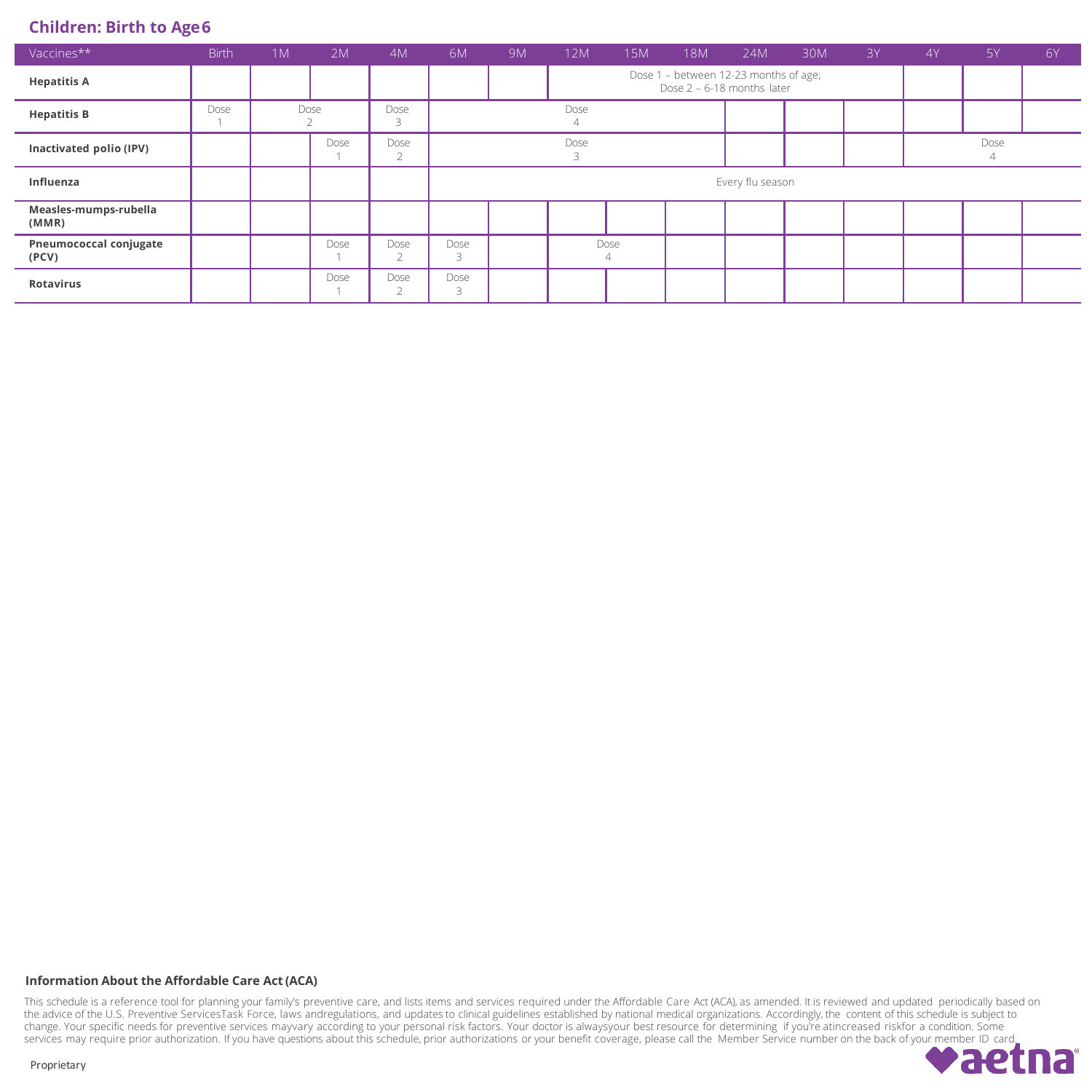# **2022 Preventive Schedule**

### **Important preventive health services for your child**

Below is a summary of preventive service recommendations for healthy children with normal risk. Talk with your doctor to find out what preventive services are right for your children and when they should have them. A full list of the most current screening recommendations can be found on the U.S. Preventive Services Task Force (USPSTF) website at **http://www.ahrq.gov/clinic/uspstfix.htm**. Vaccine schedules change often. The most current recommendations for vaccines can be found on the Centers for Disease Control and Prevention (CDC) website at **www.cdc.gov/vaccines**. **Routine childhood vaccines should be completed by this age.** A catch-up vaccine schedule is also available at the CDC website for children who have fallen behind or started late.





**Log into your account at www.aetna.com**

## **Children: Ages 7 to 18**

| General Health Care                                                                         | <b>7Y</b>    | <b>8Y</b> | <b>9Y</b> | <b>10Y</b> | <b>11Y</b>                                                                      | <b>12Y</b> | <b>13Y</b> | 14Y       | <b>15Y</b>                                                                                  | <b>16Y</b> | <b>17Y</b> | <b>18Y</b>       |  |  |
|---------------------------------------------------------------------------------------------|--------------|-----------|-----------|------------|---------------------------------------------------------------------------------|------------|------------|-----------|---------------------------------------------------------------------------------------------|------------|------------|------------------|--|--|
| Routine Checkup (This<br>exam is not the preschool-<br>or daycare-related physical<br>exam) | $\bullet$    | $\bullet$ | $\bullet$ | $\bullet$  | $\bullet$                                                                       | $\bullet$  | $\bullet$  | $\bullet$ | $\bullet$                                                                                   | $\bullet$  | $\bullet$  | $\bullet$        |  |  |
| <b>Behavioral Counseling</b>                                                                |              |           |           |            |                                                                                 |            |            |           | Routinely for sexually active adolescents                                                   |            |            |                  |  |  |
| Screening Tests*                                                                            |              |           |           |            |                                                                                 |            |            |           |                                                                                             |            |            |                  |  |  |
| Alcohol misuse                                                                              |              |           |           |            |                                                                                 |            |            |           |                                                                                             |            |            | Routinely        |  |  |
| <b>Blood pressure</b>                                                                       |              |           |           |            |                                                                                 |            |            |           |                                                                                             |            |            | Every 2<br>years |  |  |
| <b>Body mass index (BMI)</b>                                                                | Periodically |           |           |            |                                                                                 |            |            |           |                                                                                             |            |            |                  |  |  |
| Depression                                                                                  | Routinely    |           |           |            |                                                                                 |            |            |           |                                                                                             |            |            |                  |  |  |
| Hearing                                                                                     | Routinely    |           |           |            |                                                                                 |            |            |           |                                                                                             |            |            |                  |  |  |
| Human<br>immunodeficiency virus<br>(HIV)                                                    |              |           |           |            |                                                                                 |            |            |           | Once - 15-65 years of age. Talk with your doctor about<br>when screening should be repeated |            |            |                  |  |  |
| <b>Tobacco use prevention</b>                                                               |              |           |           |            |                                                                                 |            | Routinely  |           |                                                                                             |            |            |                  |  |  |
| Unhealthy drug use                                                                          |              |           |           |            |                                                                                 |            |            |           |                                                                                             |            |            | $\bullet$        |  |  |
| Vaccines*                                                                                   |              |           |           |            |                                                                                 |            |            |           |                                                                                             |            |            |                  |  |  |
| Human papillomavirus<br>(HPV)                                                               |              |           |           |            | 2 doses when started<br>between 9-14 years of<br>age; 3 doses all other<br>ages |            |            |           |                                                                                             |            |            |                  |  |  |
| Influenza                                                                                   |              |           |           |            |                                                                                 |            | Annually   |           |                                                                                             |            |            |                  |  |  |
| Meningococcal                                                                               |              |           |           |            |                                                                                 | Dose 1     |            |           |                                                                                             | Dose 2     |            |                  |  |  |
| Tetanus-diphtheria-<br>pertussis (Tdap)                                                     |              |           |           |            | Dose 1                                                                          |            |            |           |                                                                                             |            |            |                  |  |  |

\*The preventive health screenings are based on the recommendations of the U.S. Preventive Service Task Force (USPSTF) found online at http://www.uspreventiveservicestaskforce.org/Page/ Name/recommendations\_as of February 1 The material has been prepared for your general information only. does not warrant or guarantee, and shall not be liable for any deficiencies in, the information contained herein, or for the accuracy or appropriateness of parties. does not recommend the self management of health or related issues, nor does offer medical advice. You should consult your physician or appropriate professional for advice and care appropriate for your needs

\*The vaccine recommendations are based on the Centers of Disease Control and Prevention (CDC) found online at **http://www.cdc.gov/vaccines/schedules/** as of February 11, 2015.<br>The material has been prepared for your genera

#### **Information About the Affordable Care Act (ACA)**

This schedule is a reference tool for planning your family's preventive care, and lists items and services required under the Affordable Care Act (ACA), as amended. It is reviewed and updated periodically based on the advi U.S. Preventive Services Task Force, laws and regulations, and updates to clinical guidelines established by national medical organizations. Accordingly, the content of this schedule is subject to change. Your specific nee preventive services may vary according to your personal risk factors. Your doctor is always your best resource for determining if you're at increased risk for a condition. Some services may require prior authorization. If questions about this schedule, prior authorizations or your benefit coverage, please call the Member Service number on the back of your member ID card.